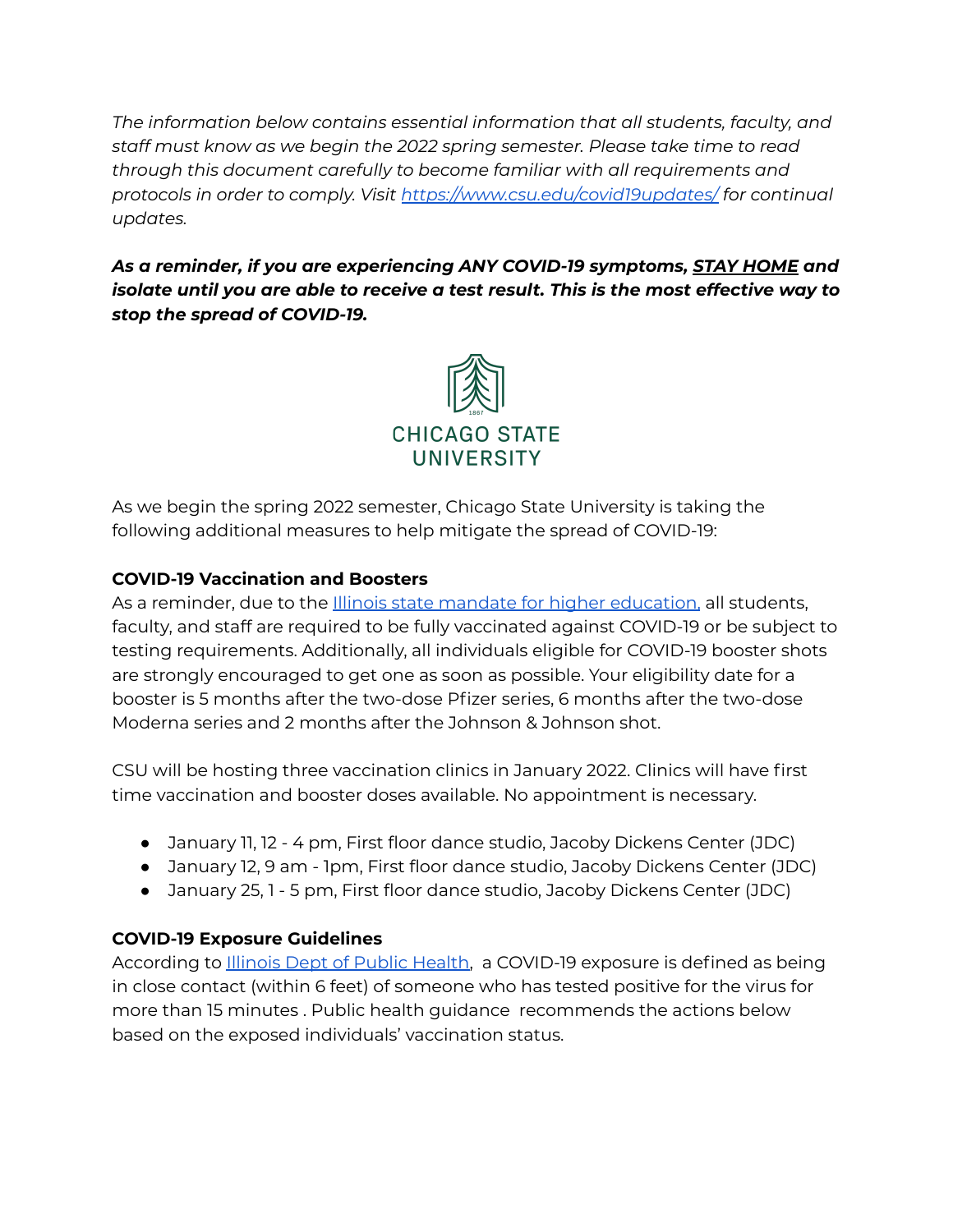#### **If you have tested positive for COVID-19, please refer to the [University](https://www.csu.edu/covid19updates/documents/University_Protocol_Covid-19.pdf) Protocol For COVID-19 [Confirmed](https://www.csu.edu/covid19updates/documents/University_Protocol_Covid-19.pdf) Cases & Symptoms and complete the CSU [COVID-19](https://chicagostate.na2.documents.adobe.com/public/esignWidget?wid=CBFCIBAA3AAABLblqZhBySmOKK8DFBihvQ8MoPj3GkjvKKaofGusvT6BJ0kX5_d3kKwWi0kFo_Pqb0qPgPRI*) [Report](https://chicagostate.na2.documents.adobe.com/public/esignWidget?wid=CBFCIBAA3AAABLblqZhBySmOKK8DFBihvQ8MoPj3GkjvKKaofGusvT6BJ0kX5_d3kKwWi0kFo_Pqb0qPgPRI*) Form.**

#### Non-vaccinated individuals

- You should get tested immediately and if your first test is negative, test again in 5 to 7 days after you were exposed to the virus.
- Stay home and away from people for at least 5 days, day 0 through day 5 after your last close contact with a person who has tested positive for COVID-19. Day 0 is the day you were exposed, day 1 is the following day.
- For 10 days after your last close contact with someone with COVID-19 watch for fever (100.4◦F), cough, shortness breath, or other symptoms of COVID-19.
- If you develop symptoms, get tested immediately and isolate until you receive test results. If you test positive, follow isolation guidelines. Contact your healthcare provider and complete the CSU [COVID-19](https://chicagostate.na2.documents.adobe.com/public/esignWidget?wid=CBFCIBAA3AAABLblqZhBySmOKK8DFBihvQ8MoPj3GkjvKKaofGusvT6BJ0kX5_d3kKwWi0kFo_Pqb0qPgPRI*) Report Form.
- If you test negative you can leave home, but continue to wear a well-fitting mask when around others at home and in public until 10 days after your last close contact with someone with COVID-19.
- If you have symptoms, immediately self-isolate and contact your healthcare provider and complete the CSU [COVID-19](https://chicagostate.na2.documents.adobe.com/public/esignWidget?wid=CBFCIBAA3AAABLblqZhBySmOKK8DFBihvQ8MoPj3GkjvKKaofGusvT6BJ0kX5_d3kKwWi0kFo_Pqb0qPgPRI*) Report Form.

# Vaccinated individuals

- If you are up-to-date with your COVID-19 vaccination series, you do NOT need to quarantine after close contact with someone who has COVID-19 **unless you have symptoms.** For this purpose, being up-to-date with your COVID-19 vaccination series means completion of the initial series for the respective vaccine you have received **AND the booster shot.**
- You should get tested at least 5 days after close contact exposure, even if you don't have symptoms.
- You must wear a well-fitting mask indoors on campus property at all times and in public for 10 days following close contact exposure or until your test result is negative.

# Protocol if exposed

Describe the exposure through an email sent to [coronavirus@csu.edu](mailto:coronavirus@csu.edu) if you are a student and to [abresing@csu.edu](mailto:abresing@csu.edu) if you are an employee. They will help you determine the appropriate course of action.

# **Surveillance Testing for All Employees**

In response to the prevalence of the Omicron variant, CSU will expand surveillance testing to include all students, faculty, and staff, regardless of vaccination status.